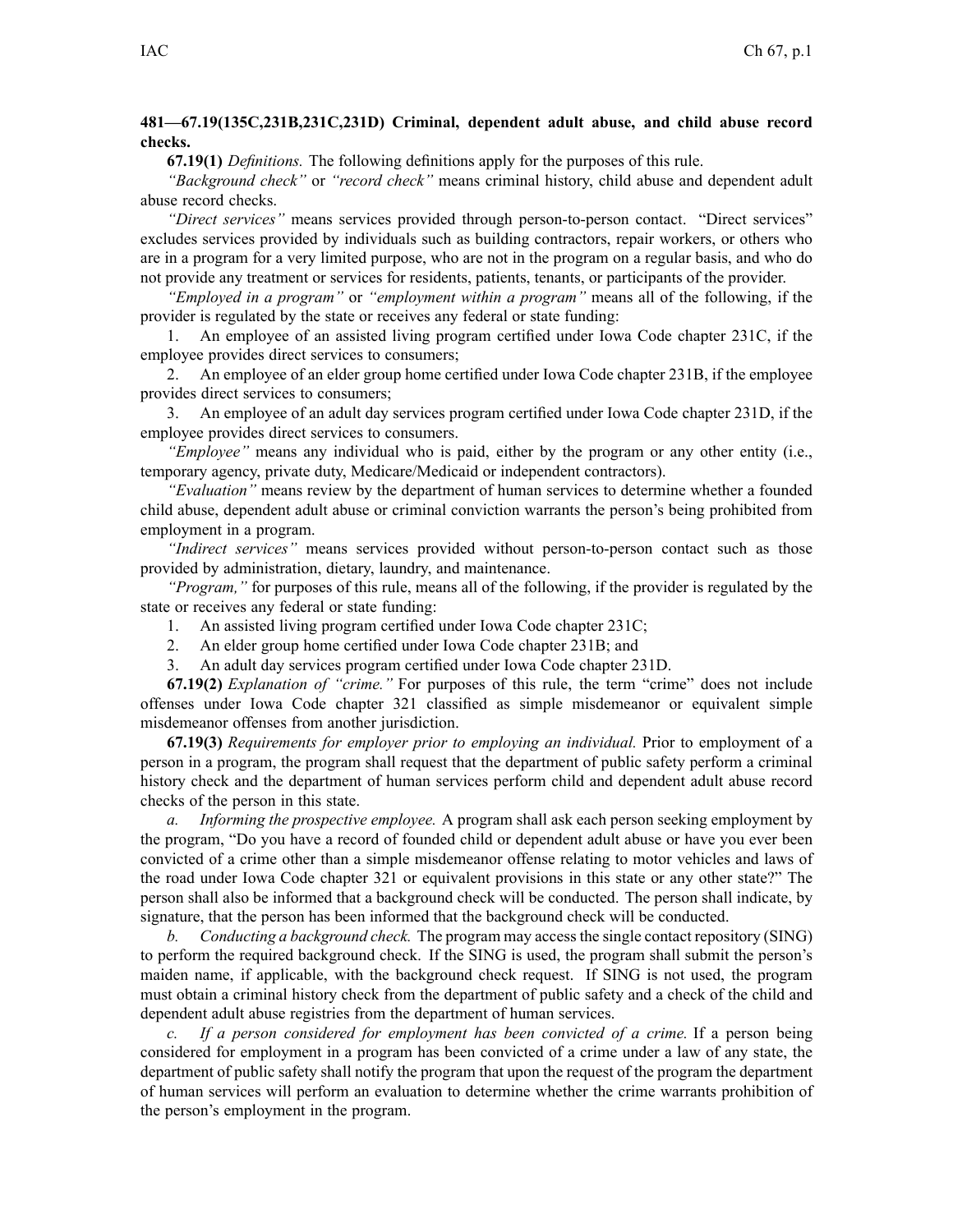*d. If <sup>a</sup> person considered for employment has <sup>a</sup> record of founded child abuse or dependent adult abuse.* If <sup>a</sup> department of human services child or dependent adult abuse record check shows that <sup>a</sup> person being considered for employment in <sup>a</sup> program has <sup>a</sup> record of founded child or dependent adult abuse, the department of human services shall notify the program that upon the reques<sup>t</sup> of the program the department of human services will perform an evaluation to determine whether the founded child or dependent adult abuse warrants prohibition of employment in the program.

*e. Employment pending evaluation.* The program may employ <sup>a</sup> person for not more than 60 calendar days pending the completion of the evaluation by the department of human services if all of the following apply. The 60-day period begins on the first day of the person's employment.

(1) The person is being considered for employment other than employment involving the operation of <sup>a</sup> motor vehicle;

(2) The person does not have <sup>a</sup> record of founded child or dependent adult abuse;

(3) The person has been convicted of <sup>a</sup> crime that is <sup>a</sup> simple misdemeanor offense under Iowa Code section [123.47](https://www.legis.iowa.gov/docs/ico/section/123.47.pdf) or <sup>a</sup> first offense of operating <sup>a</sup> motor vehicle while intoxicated under Iowa Code section 321J.2, [subsection](https://www.legis.iowa.gov/docs/ico/section/321J.2.pdf) 1; and

(4) The program has requested an evaluation to determine whether the crime warrants prohibition of the person's employment.

**67.19(4)** *Validity of background check results.* The results of <sup>a</sup> background check conducted pursuan<sup>t</sup> to this rule shall be valid for <sup>a</sup> period of 30 calendar days from the date the results of the background check are received by the program.

**67.19(5)** *Employment prohibition.* A person who has committed <sup>a</sup> crime or has <sup>a</sup> record of founded child or dependent adult abuse shall not be employed in <sup>a</sup> program unless an evaluation has been performed by the department of human services.

**67.19(6)** *Transfer of an employee to another program owned or operated by the same person.* If an employee transfers from one program to another program owned or operated by the same person, without <sup>a</sup> lapse in employment, the program is not required to reques<sup>t</sup> additional criminal and child and dependent adult abuse record checks of that employee.

**67.19(7)** *Transfer of ownership of <sup>a</sup> program.* If the ownership of <sup>a</sup> program is transferred, at the time of transfer the background check required by this rule shall be performed for each employee for whom there is no documentation that such background check has been performed. The program may continue to employ such employee pending the performance of the background check and any related evaluation.

**67.19(8)** *Change of employment—person with criminal or abuse record—exception to record check evaluation requirements.* A person with <sup>a</sup> criminal or abuse record who is or was employed by <sup>a</sup> certified program and is hired by another certified program shall be subject to the background check.

*a.* A reevaluation of the latest record check is not required, and the person may commence employment with the other certified program if the following requirements are met:

(1) The department of human services previously performed an evaluation concerning the person's criminal or abuse record and concluded the record did not warrant prohibition of the person's employment;

(2) The latest background check does not indicate <sup>a</sup> crime was committed or founded abuse record was entered subsequent to the prior evaluation;

(3) The position with the subsequent employer is substantially the same or has the same job responsibilities as the position for which the previous evaluation was performed;

(4) Any restrictions placed on the person's employment in the previous evaluation by the department of human services and still applicable shall remain applicable in the person's subsequent employment; and

(5) The person subject to the background check has maintained <sup>a</sup> copy of the previous evaluation and provided it to the subsequent employer, or the previous employer provides the previous evaluation from the person's personnel file pursuan<sup>t</sup> to the person's authorization. If <sup>a</sup> physical copy of the previous evaluation is not provided to the subsequent employer, <sup>a</sup> current record check evaluation shall be performed.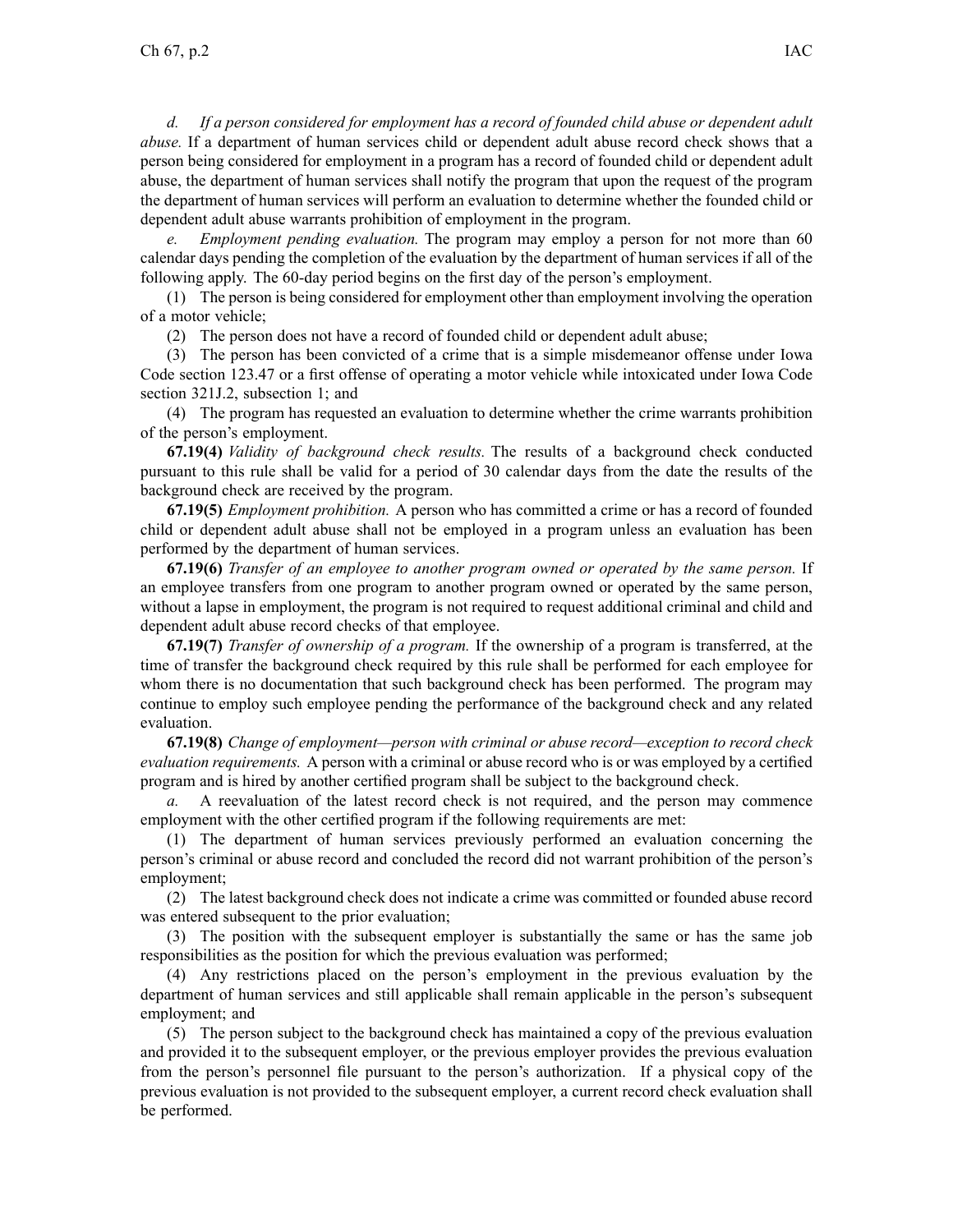*b.* For purposes of this subrule, a position is "substantially the same or has the same job responsibilities" if the position requires the same certification, licensure, or advanced training. For example, <sup>a</sup> licensed nurse has substantially the same or the same job responsibilities as <sup>a</sup> director of nursing; <sup>a</sup> certified nurse aide does not have substantially the same or the same job responsibilities as <sup>a</sup> licensed nurse.

*c.* The subsequent employer must maintain the previous evaluation in the employee's personnel file for verification of the exception to the requirement for <sup>a</sup> record check evaluation.

The subsequent employer may request a reevaluation of the background check and may employ the person while the reevaluation is being performed, even though an exemption under paragraph [67.19\(8\)](https://www.legis.iowa.gov/docs/iac/rule/481.67.19.pdf)*"a"* may be authorized.

**67.19(9)** *Employee notification of criminal convictions or founded abuse after employment.* If <sup>a</sup> person employed by an employer that is subject to this rule is convicted of <sup>a</sup> crime or has <sup>a</sup> record of founded child or dependent adult abuse entered in the abuse registry after the person's employment application date, the person shall inform the employer of such information within 48 hours of the criminal conviction or entry of the record of founded child or dependent adult abuse.

*a.* The employer shall act to verify the information within seven calendar days of notification. "Verify," for purposes of this subrule, means to access the single contact repository (SING) to perform <sup>a</sup> background check, to reques<sup>t</sup> <sup>a</sup> criminal background check from the department of public safety, to reques<sup>t</sup> an abuse record check from the department of human services, to conduct an online search through the Iowa Courts Online website, or to contact the county clerk of court office and obtain <sup>a</sup> copy of relevant court documents.

*b.* If the information is verified, the program shall follow the requirements of paragraphs [67.19\(3\)](https://www.legis.iowa.gov/docs/iac/rule/481.67.19.pdf)*"c"* and *"d."*

*c.* The employer may continue to employ the person pending the performance of an evaluation by the department of human services.

*d.* A person who is required by this subrule to inform the person's employer of <sup>a</sup> conviction or entry of an abuse record and fails to do so within the required period commits <sup>a</sup> serious misdemeanor under Iowa Code section [135C.33](https://www.legis.iowa.gov/docs/ico/section/135C.33.pdf).

*e.* The employer may notify the county attorney for the county where the employer is located of any violation or failure by an employee to notify the employer of <sup>a</sup> criminal conviction or entry of an abuse record within the period required under this subrule.

**67.19(10)** *Program receipt of credible information that an employee has been convicted of <sup>a</sup> crime or founded for abuse.* If the program receives credible information, as determined by the program, from someone other than the employee, that the employee has been convicted of <sup>a</sup> crime or <sup>a</sup> record of founded child or dependent adult abuse has been entered in the abuse registry after employment, and the employee has not informed the employer of the information within the time required by subrule [67.19\(9\)](https://www.legis.iowa.gov/docs/iac/rule/481.67.19.pdf), the program shall take the following actions:

*a.* The program shall act to verify credible information within seven calendar days of receipt. "Verify," for purposes of this subrule, means to access the single contact repository (SING) to perform <sup>a</sup> background check, to reques<sup>t</sup> <sup>a</sup> criminal background check from the department of public safety, to reques<sup>t</sup> an abuse record check from the department of human services, to conduct an online search through the Iowa Courts Online website, or to contact the county clerk of court office and obtain <sup>a</sup> copy of relevant court documents.

*b.* If the information is verified, the program shall follow the requirements of paragraphs [67.19\(3\)](https://www.legis.iowa.gov/docs/iac/rule/481.67.19.pdf)*"c"* and *"d."*

**67.19(11)** *Proof of background checks for temporary employment agencies and contractors.* Proof of background checks may be kept in the files maintained by temporary employment agencies and contractors. Facilities may require temporary employment agencies and contractors to provide <sup>a</sup> copy